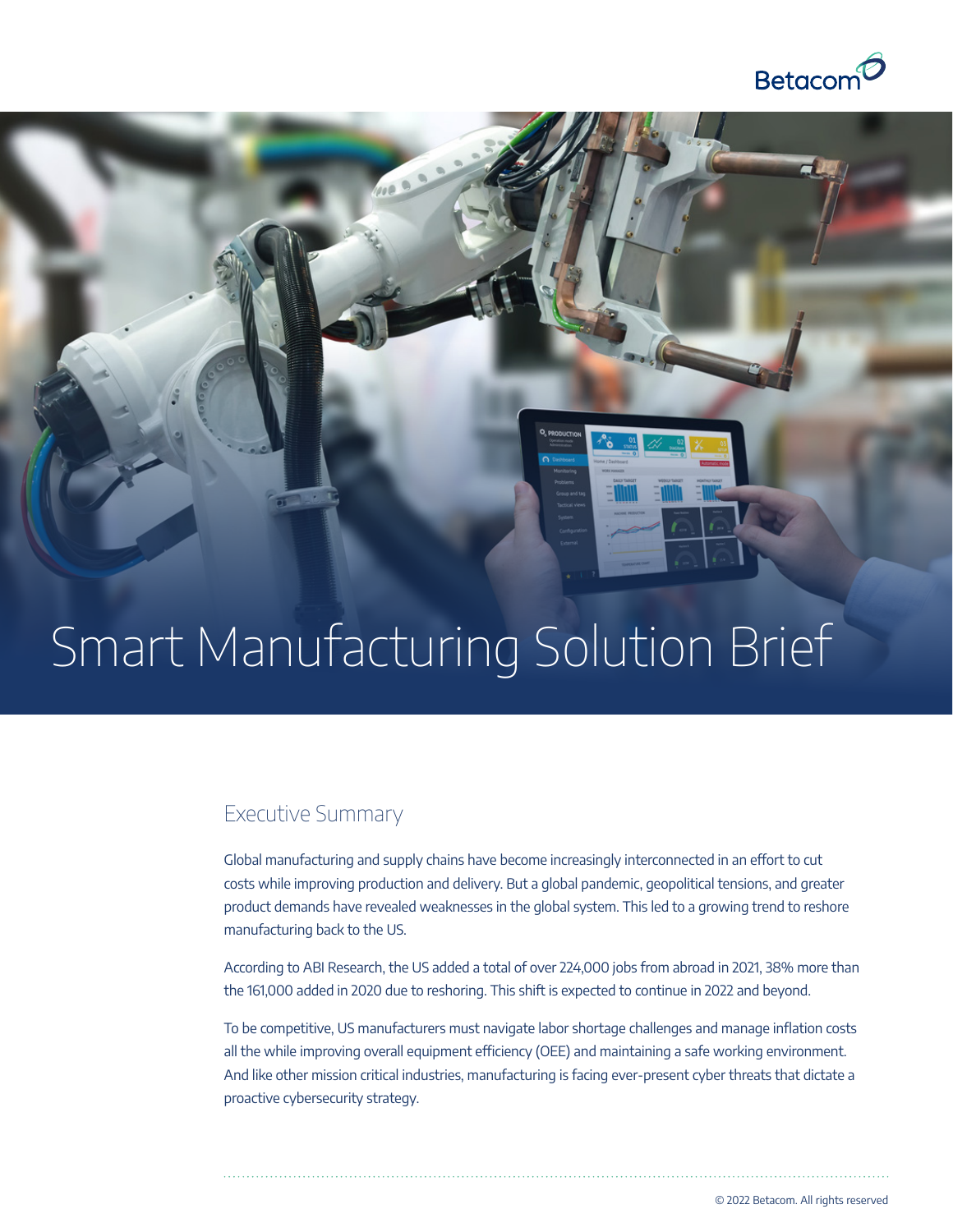Some say automation is the answer. Innovative technologies can drive down costs, increase productivity, and improve quality, safety, and security. Yet none of it can be deployed without robust connectivity. Which technology will best enable the performance, flexibility, and reliability necessary for business-critical applications on the factory floor?

# Connectivity Choices for Smart Manufacturing

Network technologies today include Ethernet, Zigbee, Bluetooth, and Low Power Wide Area (LPWA) to name a few. But when high-performance is the issue, like in manufacturing applications, we look to either Wi-Fi 6 or private wireless (4G or 5G) solutions.

Wi-Fi 6 provides high bandwidth for a limited number of devices, is cost effective, and is easy to access. However, Wi-Fi struggles when latency, mobility, coverage, and security are required (see Figure 1). For business-critical applications, Wi-Fi is not the best solution.

|   |                    | Latency                   | Mobility    | Outdoor<br>Coverage | Indoor<br>Coverage | Bandwidth/<br>Spectrum        | Security                         | <b>EUD</b><br><b>Battery Life</b> |
|---|--------------------|---------------------------|-------------|---------------------|--------------------|-------------------------------|----------------------------------|-----------------------------------|
| ົ | Wi-Fi <sub>6</sub> | Several seconds           | Low         | 300ft               | 30ft               | <b>High/Shared</b>            | OOC<br>Reasonably<br>secure      | $\overline{O}$<br>Med             |
|   | Private 4G         | $20 - 40$<br>milliseconds | High        | 1.8 miles           | 100ft              | Med High/<br><b>Dedicated</b> | Fully managed<br>security        | <b>High</b>                       |
|   | Private 5G         | <10 milliseconds          | <b>High</b> | 1.8 miles           | 100ft              | High/<br><b>Dedicated</b>     | <b>Fully managed</b><br>security | <b>High</b>                       |

Figure 1: When to consider Private 4G/5G

Private wireless networks, though new on the market and still evolving, are emerging as the enabler of advanced manufacturing automation.

In 2015 the US government set aside a big chunk of spectrum (radio waves) specifically for enterprises to use (in many cases without needing a license) in order to foster business innovation. This became the foundation for private 4G/5G.

The private wireless network can be set up exclusively within each enterprise, behind their private firewall, keeping access to the network and all their data secure. Parts of the network can be outdoors, but the location is specific to the enterprise. Bandwidth and latency issues are minimized without any external interference. So private 4G/5G networks leverage the advantages of wireless technology but in a controlled and secure environment that assures high reliability and low costs.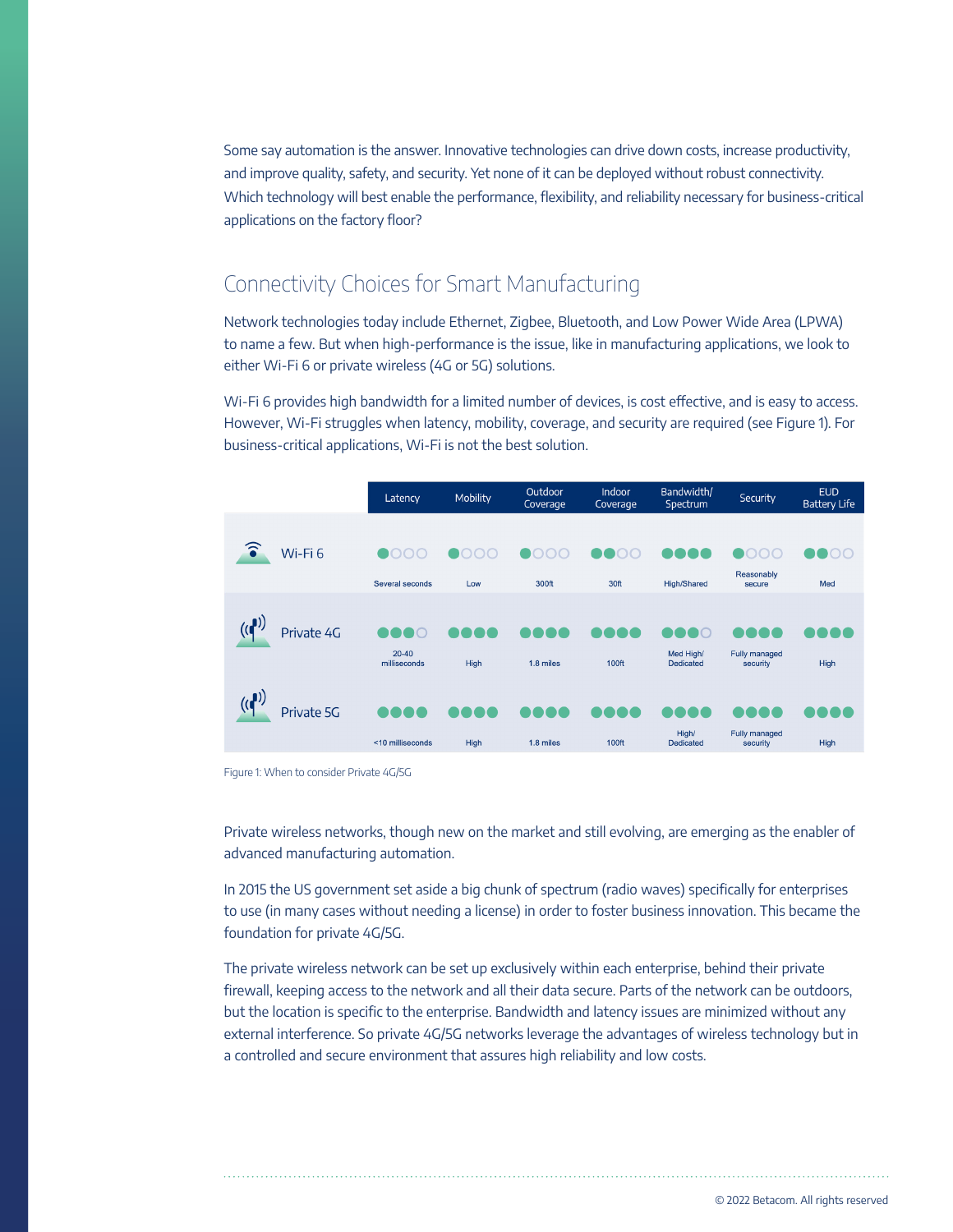While private 5G networks will become essential for autonomous vehicles and sophisticated virtual reality applications, private 4G solutions can provide optimal value and performance for most of today's business-critical manufacturing applications. According to ABI Research, private 4G can support 85% of automation use cases in industrial manufacturing, offering the advantage of a large, well tested, and robust ecosystem for smartphones, tablets, laptops, cameras, and IoT devices.

## Betacom Offers a Turnkey Private Wireless Service

Betacom 5G as a Service (5GaaS) is a turnkey managed service that provides manufacturers with a 4G/5G private wireless network to run critical manufacturing applications that cannot fail. It offers bestof-breed security, coverage, and high-bandwidth, low-latency performance. Betacom plans, designs, installs, and operates the network with proactive network and security monitoring (see Figure 2). Importantly, all data is managed on-premises and is owned and controlled by the manufacturer, behind their firewall. With Betacom 5GaaS, since the business owns their own data, there is no need to worry about variable rate data plans.

At the heart of 5GaaS is Betacom's Security and Service Operations Center (SSOC), a highly secure command center. It is equipped with the latest Artificial Intelligence tools that continuously monitor and improve network and security performance. The Betacom SSOC is staffed by US-based technical experts who proactively manage the private wireless network end-to-end.



## Betacom 5G as a Service Architecture

Figure 2: Betacom 5GaaS Architecture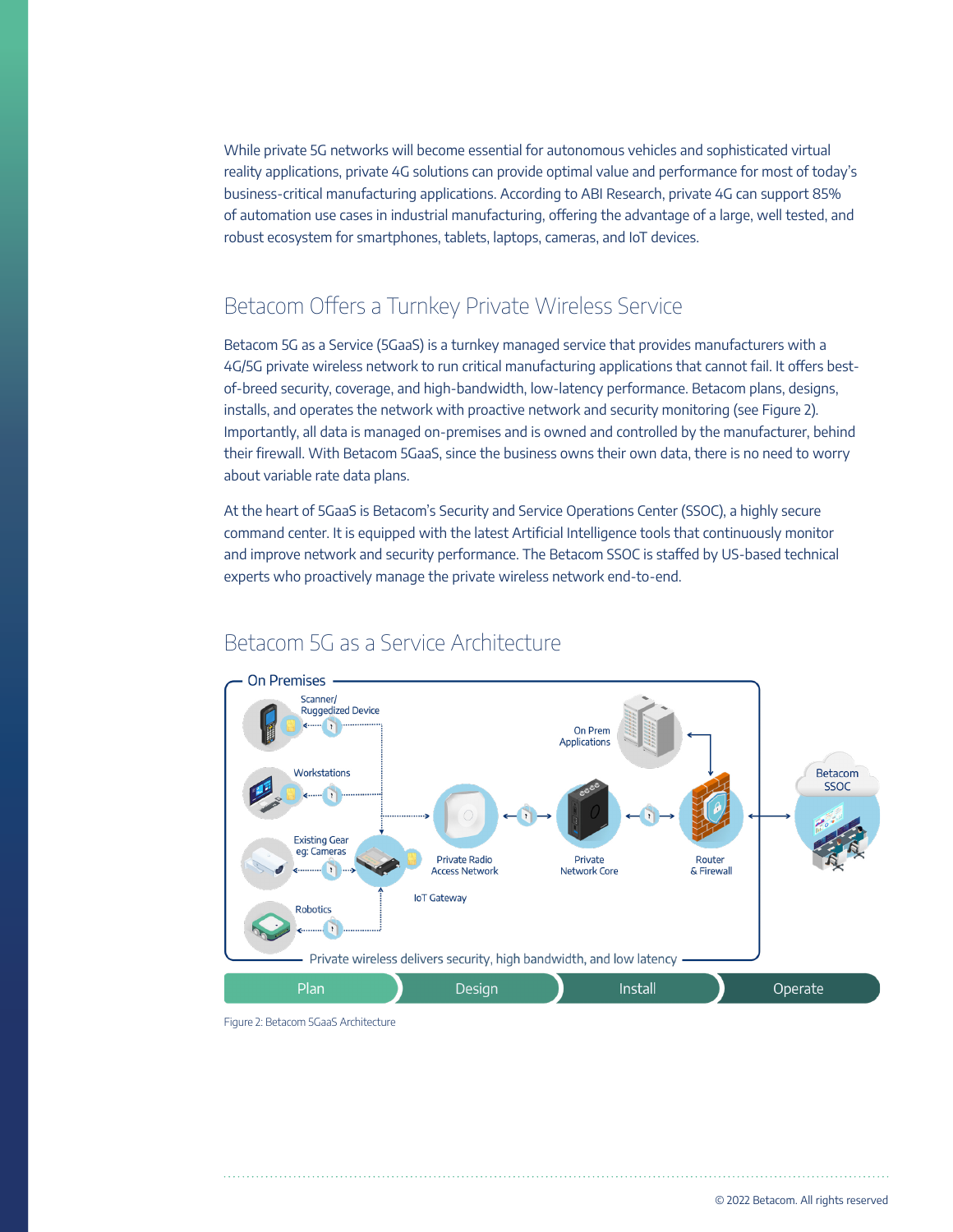# Benefits of a Betacom Smart Manufacturing Solution

Private 5G wireless has the potential to radically change the manufacturing industry. These are some of the mission-critical applications Betacom 5GaaS can help manufacturers achieve.

#### Production

- **• Flexible Line Configuration:** Wirelessly reconfigure manufacturing lines as products and processes change. Rewiring Ethernet connections can take days of planning and deployment versus minutes for a wireless network.
- **• Asset Tracking:** Accurately track raw materials, work in progress and final products within and between facilities. Private wireless networks provide multiple options for automated asset tracking, including real-time location services.
- **• Predictive Maintenance and Digital Twins:** Enable predictive monitoring and maintenance by connecting equipment sensors and IoT devices that provide real-time operational data to machine vision, data analytics, and digital twin systems, reducing downtime and improving OEE.
- **• Quality Assurance:** Connect cameras and sensors in the production line to machine vision and AI systems that monitor quality assurance. Proactively identify slowdowns and potential failures before they occur to reduce costs for scrap and rework while improving productivity.
- **• Industrial AR/VR Smart Glasses:** Use AR/VR powered by private 5G for troubleshooting, equipment set-up, training, expert-prompted task guidance (equipment repair, calibration, etc.), and interaction with digital twins.

#### **Warehousing**

- **• Management Systems:** Connect people, equipment, and IoT devices to key warehousing systems like enterprise resource planning (ERP), warehouse management system (WMS), warehouse execution system (WES), and yard management. Connect on-premises or in the cloud.
- **• Receiving, Picking, and Packing:** Achieve productivity gains on common tasks through automation. Scanners, connected workstations, hands-free voice and vision picking technologies, and mobile push-to-talk devices improve communications and team efficiency throughout the warehouse and factory.
- **• Camera Solutions:** Improve security and safety with CCTV, cameras, access, and asset management tools. Use cameras for critical yard management, gate operations, dwell times, and regulatory compliance.
- **• Robotics:** Safely and reliably connect automated guided vehicles (AGVs), autonomous mobile robots (AMRs), collaborative robots, and autonomous forklifts for operational efficiency and predictive maintenance objectives, while applying low latency where it's needed the most.
- **• Warehousing Infrastructure:** Critical warehousing infrastructure such as automated storage and retrieval systems (AS/RS), conveyor and sortation systems, and overhead systems can achieve maximum efficiency.